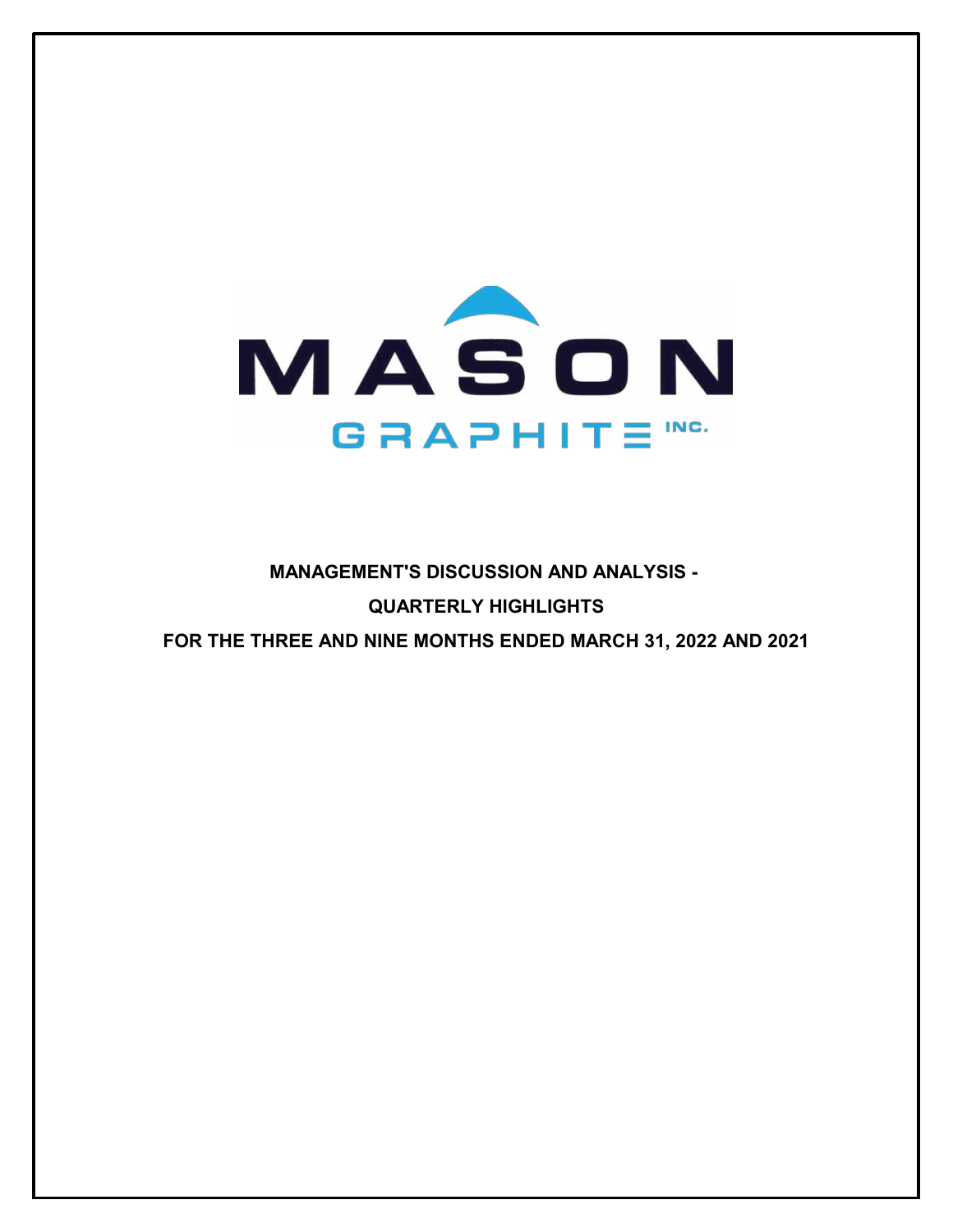The following Management's discussion and analysis ("MD&A") relates to the unaudited condensed consolidated financial statements of Mason Graphite Inc. ("we", "our", "us", "Mason Graphite", ''Mason'' or the "Company") for the three and nine months ended March 31, 2022 and 2021 ("Financial statements"). This MD&A reports on our activities through May 30, 2022 unless otherwise indicated. The Company's Financial Statements have been prepared in accordance with International Financial Reporting Standards ("IFRS") as issued by the International Accounting Standards Board ("IASB"). The Company has consistently applied the accounting policies used in the preparation of its IFRS financial statements, including the comparative figures with the exception of the new standards adopted and the change in accounting policy as described in the financial statements.

# **CAUTIONARY STATEMENT REGARDING FORWARD-LOOKING INFORMATION**

This MD&A contains "forward-looking information" which may include, but is not limited to, statements with respect to targeted milestones to achieve development of the Lac Guéret Project, successfully obtaining project financing, the future financial or operating performance of the Company and its projects, the future price of and supply and demand for graphite, the estimation of mineral reserves and resources, the realization of mineral reserves and resources estimates, the timing and amount of estimated future production, costs of production, capital, operating and exploration expenditures, costs and timing of the development of new and existing deposits, costs and timing of future exploration, requirements for additional capital, management's belief that the Company will have sufficient funds to meet its obligations and planned expenditures for the ensuing twelve months, government regulation of mining operations, environmental risks, reclamation expenses, the success of mining operations, permitting, economic return estimates and potential upside. Often, but not always, forward-looking statements can be recognized by the use of words such as "plans", "expects", "is expected", "budget", "scheduled", "estimates", "forecasts", "intends", "anticipates", or "does not anticipate" or "believes" or variations (including negative variations) of such words and phrases, or state that certain actions, events or results "may", "could", "would", "might" or "will" be taken, occur or be achieved. Readers should not place undue reliance on forward-looking statements.

Forward-looking statements involve known and unknown risks, uncertainties and other factors which may cause the actual results, performance or achievements of the Company to be materially different from any future results, performance or achievements expressed or implied by the forward-looking statements. Even with the completion of the Preliminary Economic Assessment and a positive feasibility study, there are no assurances that the Lac Guéret Project and the Value-added product Project will be placed into production. Factors that could affect the outcome include, among others: the actual results of development activities; project delays; inability to raise the funds necessary to achieve the milestones or complete development; general business, economic, competitive, political and social uncertainties; future prices of metals; availability of alternative graphite sources or substitutions; actual graphite recovery; conclusions of economic evaluations; changes in project parameters as plans continue to be refined; the future cost of capital to the Company; possible variations of ore grade or recovery rates; failure of plant, equipment or processes to operate as anticipated; accidents, labor disputes and other risks of the mining industry; political instability, terrorism, insurrection or war; delays in obtaining governmental approvals, necessary permitting or in the completion of development or construction activities, the COVID-19 epidemic being declared as a pandemic by the World Health Organisation during the year ended June 30, 2020, as well as those factors discussed in the section entitled "Risk and uncertainties". Such forward- looking statements are also based on a number of material factors and assumptions, including: the availability of financing at rates and on terms and conditions otherwise acceptable to the Company; future graphite prices; permitting and development consistent with the Company's expectations; foreign exchange rates; prices and availability of equipment; that contracted parties provide goods and/or services on the agreed timeframes; that the current tax credit receivable from the Quebec government is collected in a timely manner; that on-going contractual negotiations will be successful and progress and/or be completed in a timely manner; and that no unusual geological or technical problems occur. Although the Company has attempted to identify important factors that could cause actual actions, events or results to differ materially from those described in forward-looking statements, there may be other factors that cause actions, events or results to differ from those anticipated, estimated or intended. Forward-looking statements contained herein are made as of the date of this MD&A and the Company disclaims any obligation to update any forward-looking statements, whether as a result of new information, future events or results or otherwise, except as required by applicable securities laws. There can be no assurance that forward-looking statements will prove to be accurate, as actual results and future events could differ materially from those anticipated in such statements.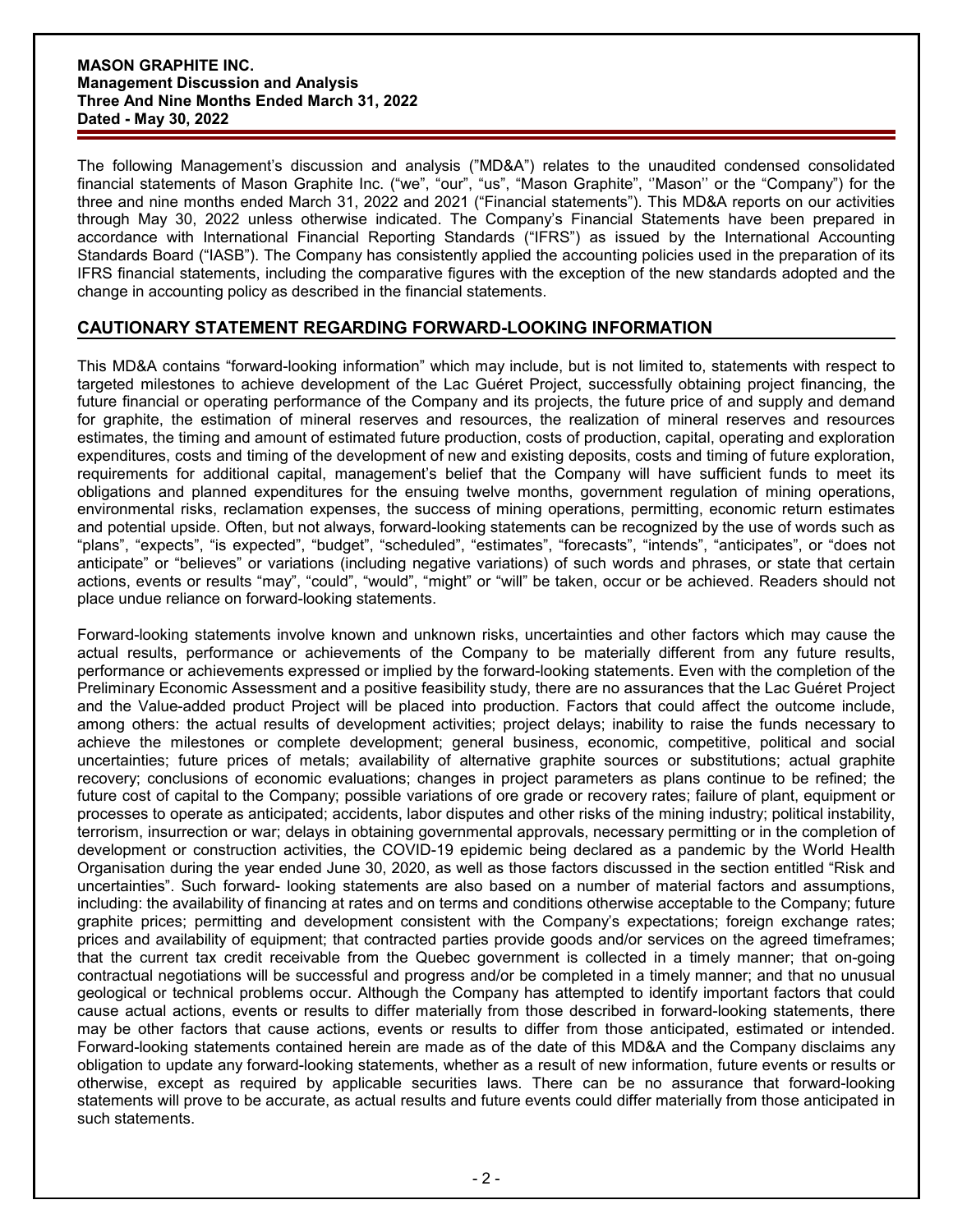The Mineral Reserves and the "In-Pit" Mineral Resources are included in the total Measured and Indicated Mineral Resources of 65.5 Mt grading 17.2% Cg (19.0 Mt of Measured Resources grading 17.9% Cg and 46.5 Mt of Indicated Resources grading 16.9% Cg) that were reported in the Company's press release dated December 5<sup>th</sup>, 2018. The Mineral Reserves are the basis of the 25-year Mine Life of the Feasibility Study published on September 25<sup>th</sup>, 2015 (amended on February 29<sup>th</sup>, 2016 and updated on December 12<sup>th</sup>, 2018) and are not included in the "In-Pit" Measured and Indicated Mineral Resources of 58.0 Mt grading 16.3% Cg (which have an equivalent drilling definition). The reference point for the Mineral Reserves estimate is the mill feed. Mineral Resources, which are not Mineral Reserves, do not have demonstrated economic viability and were not included in the mine life or the economics of the Feasibility Study. Environmental, permitting, legal, title, taxation, sociopolitical, marketing, or other relevant issues may materially affect the estimate of Mineral Resources. In addition, there can be no assurance that Mineral Resources in a lower category may be converted to a higher category, or that Mineral Resources may be converted to Mineral Reserves.

# **1. DESCRIPTION OF BUSINESS AND OVERVIEW**

Mason Graphite is focused on the development of its 100% owned Lac Gueret graphite property located in Québec, Canada. The Company's main focus is developing this property. The Company has a National Instrument 43-101 compliant technical report for its mineral reserve and resource estimate and for a feasibility study on the Lac Gueret property. In parallel the Company is also developing value-added products, based on the Lac Guéret graphite concentrates.

# **A) CORPORATE**

On December 29, 2020, at the Annual General Meeting, a new Board of Directors was elected. The new members are: Mr. Simon Marcotte, Mr. Nav Dhaliwal, Mr. Roy McDowall and Mr. Tayfun Eldem. These are in addition to Mr. Fahad Al-Tamimi and Mr. Peter Damouni who were already in place.

Mr. Fahad Al-Tamimi was nominated as Chairman of the Board and Mr. Peter Damouni and Mr. Simon Marcotte were appointed as Executive Directors of the Company.

In July 2021, Mr. Simon Marcotte resigned as Executive Director of the Company, he remains a consultant for various mandates. The director position was filled by Mr. François Perron.

On March 18, 2022, the Company announced the appointment of Carmelo Marrelli as Chief Financial Officer of the Company.

# **B) LAC GUERET PROJECT – FIRST TRANSFORMATION**

Mason Graphite has a 100% interest in the Lac Guéret graphite property located in the Côte-Nord region in northeastern Quebec. The Lac Guéret project consists in the construction and operation of an open-pit mine in Lac Guéret, 285 km North of Baie-Comeau, and a concentrator located in Baie-Comeau. The total projected capacity of graphite concentrate is 52,000 tonnes per year. The graphite produced will be sold to various applications such as refractories, automotive friction parts, flame retardants, thermal management, and will be used as raw material for the production of value-added products.

# **C) VALUE-ADDED PRODUCTS – SECOND TRANSFORMATION**

In parallel to the first transformation project, the Company is developing value-added products, based on the concentrate from the first transformation. The value-added products are used in more advanced applications, have more stringent specifications, and have higher sales prices and profitability.

The main product of the value-added products line is the Coated Spherical Purified Graphite ("CSPG"). This material is used to manufacture the anodes of Lithium-ion Batteries ("LIB"), which are used to power electric vehicles, mobile phones and other portable devices as well as stationary storage of energy.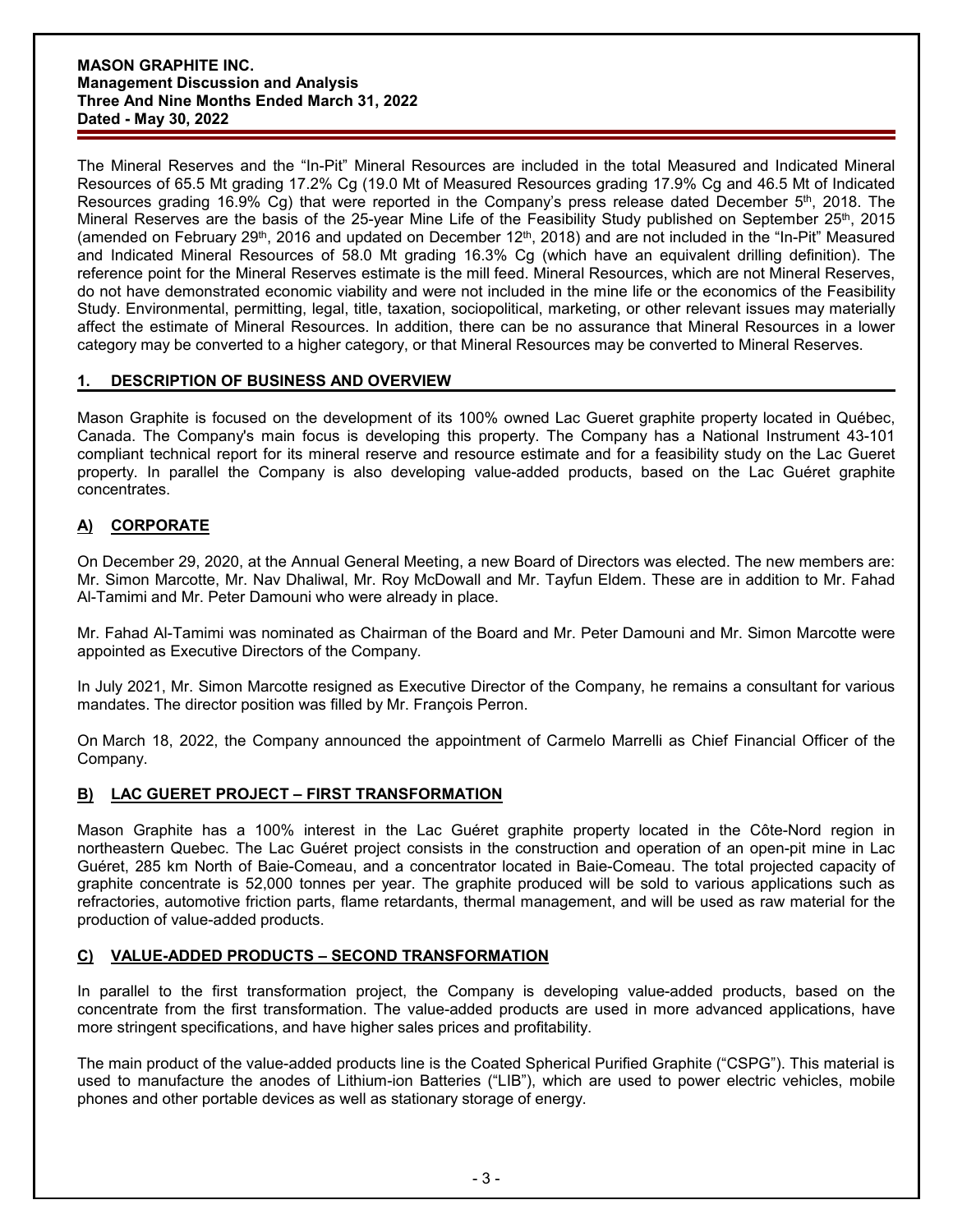The CSPG was developed using Mason Graphite's own fine natural graphite concentrate (< 106 µm, produced through pilot production of the Lac Guéret ore) as feed material and meets the following industry's requirements:

- Tap density higher than 1 g/cm<sup>3</sup>;
- Purity above 99.95% carbon;
- Reversible capacity of 355 to 365 mAh/g (milliamperes-hour per gram, for which the theorical maximum capacity is 372);
- Adequate particle size distribution from 10 to 30 µm;
- Appropriate form factor (shape, size and volume of the particles); and
- Specific surface area less than  $3 \text{ m}^2/\text{g}$ .

### **Pilot plant, scaling and process reproducibility**

Mason Graphite operates a pilot plant for micronization, spheronization and classification. This pilot plant, located in the Quebec City region, is used to produce spherical graphite samples in large quantities for potential customers with whom the Company is in discussion. This plant allows significant reduction of sample delivery times and tailoring of product specifications to users' highly diverse specifications.

Since the beginning of the project, the Company incurred the following expenditures:

|                                                | Value-added graphite products (\$) |            |            |  |
|------------------------------------------------|------------------------------------|------------|------------|--|
|                                                | <b>Goverment</b>                   |            |            |  |
|                                                | <b>Expenditures</b>                | assistance | <b>Net</b> |  |
| For the year ended June 30, 2015               | 229,246                            | 41.000     | 188,246    |  |
| For the year ended June 30, 2016               | 30,552                             | 9.000      | 21,552     |  |
| For the year ended June 30, 2017               | 1,107,683                          | 290,936    | 816,747    |  |
| For the year ended June 30, 2018               | 1,068,132                          | 334.366    | 733.766    |  |
| For the year ended June 30, 2019               | 1,816,527                          | 280.813    | 1,535,714  |  |
| For the year ended June 30, 2020               | 1,903,437                          | 204.853    | 1,698,584  |  |
| For the year ended June 30, 2021               | 1,629,858                          | 311.398    | 1,318,460  |  |
| For the nine month period ended March 31, 2022 | 414,295                            | 50,925     | 363,370    |  |
|                                                | 8,199,730                          | 1,523,291  | 6,676,439  |  |

# **D) LAC GUÉRET PROJECT – ENGINEERING, PROCUREMENT, CONSTRUCTION AND MANAGEMENT**

Pending the completion of the construction financing for the mine and concentrator project, all major construction activities related to the first transformation have been put on hold. The management of Mason Graphite will resume the project as soon as the financing is completed. Under the leadership of the new Board of Directors, the Company reaffirmed its commitment to reaccelerate the development of the first transformation project, while keeping the same strategy of creating shareholder value with the advancement of its second transformation business. The objective is to create value and to limit the equity dilution resulting from the financing of the construction of its first transformation project.

Mason Graphite has decided to utilize the "Owner's Built" construction model after thorough review of all options available. This approach relies on an integrated Owner team which manages the project, including construction. This execution strategy maintains the control of the project within the Company while reinforcing the project team spirit. Since its creation, this total and direct implication approach for the project has always been a trademark of the Mason Graphite identity.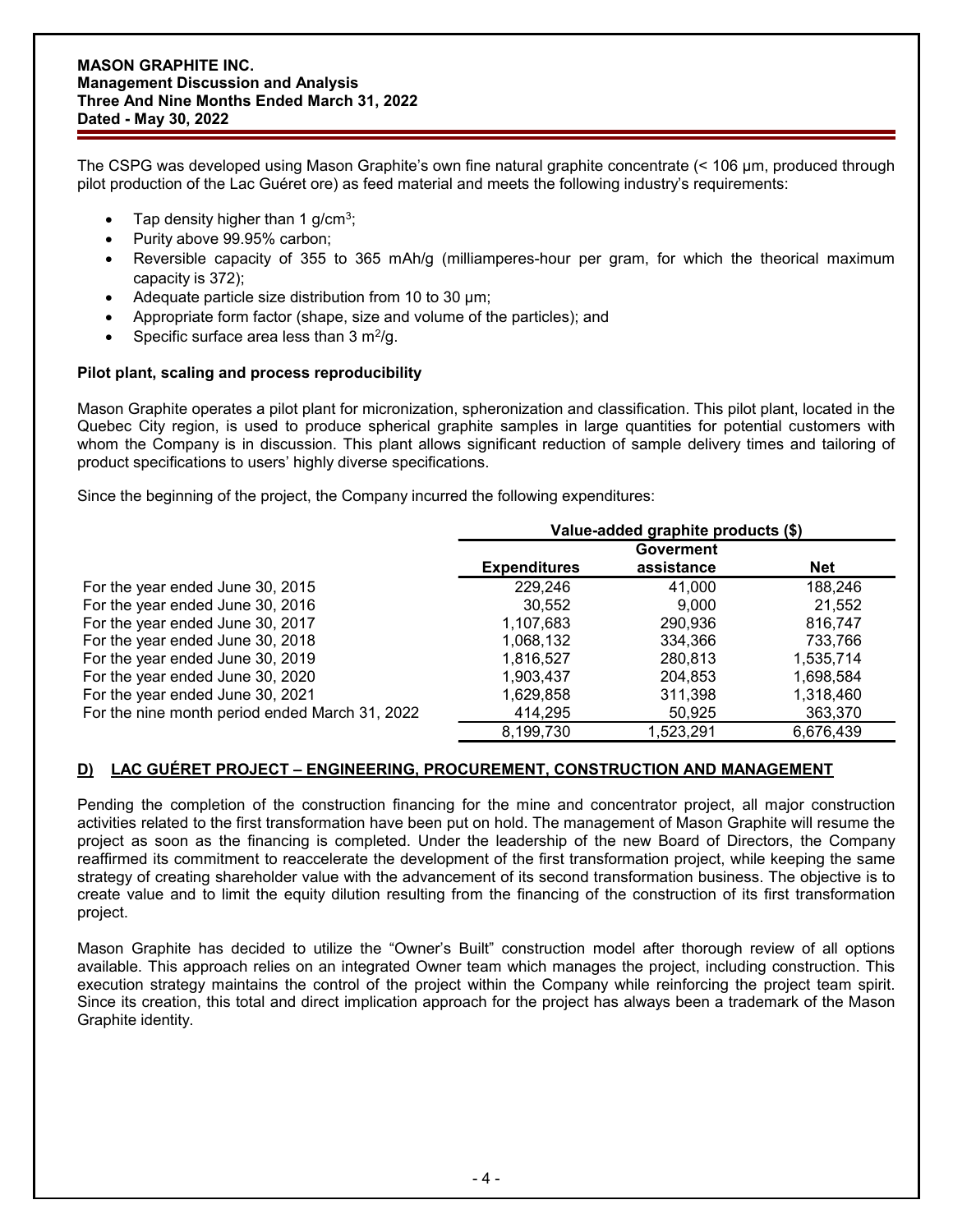Pending the completion of the construction financing for the mine and concentrator project, all major construction activities related to the first transformation have been put on hold. The management of Mason Graphite will resume the project as soon as the financing is completed. Under the leadership of the new Board of Directors, the Company reaffirmed its commitment to reaccelerate the development of the first transformation project, while keeping the same strategy of creating shareholder value with the advancement of its second transformation business. The objective is to create value and to limit the equity dilution resulting from the financing of the construction of its first transformation project.

Mason Graphite has decided to utilize the "Owner's Built" construction model after thorough review of all options available. This approach relies on an integrated Owner team which manages the project, including construction. This execution strategy maintains the control of the project within the Company while reinforcing the project team spirit. Since its creation, this total and direct implication approach for the project has always been a trademark of the Mason Graphite identity.

### **Engineering and Construction:**

- Montreal, QC based BBA Inc., as lead engineering firm, complemented by Soutex Inc. of Québec, QC (Process Engineering), Groupe TDA Construction Inc. of Baie-Comeau, QC (Forest Road and Mining Camp Engineering) and WSP of Quebec and Baie-Comeau, QC (mine engineering) have mostly completed the engineering related to the following disciplines: mining, concentration process, civil works, concrete, structure and mechanical. Overall engineering progress (all disciplines) has reached 76% completion (approximately 65,000 hours).
- The Company maintains all the necessary permits to start the construction of the concentrator.
- On December 12, 2018, Mason Graphite issued a press release reporting that it had completed and filed the technical report NI 43-101.The preparation of the study have been supervised by Jean L'Heureux, Eng., M. Eng., Executive Vice President, Process Development.
- The six grinding mills, which are major equipment at the process plant, were delivered in Baie-Comeau in February 2019. The two press filters have also been delivered in Baie- Comeau in May 2019 et the manufacturing of the 3 thickeners was completed in Baie- Comeau.
- Research and development work on the management of waste rock and tailings, which potentially generate acids, has been launched and is continuing with various partners.

In April 2019, Mason Graphite proceeded with the acquisition of the land in Baie-Comeau to install its future concentrator, which makes the Company a corporate citizen of Baie-Comeau.

# **E) INVESTMENT IN BLACK SWAN GRAPHENE**

The Company has announced the launch of Black Swan Graphene Inc. and the execution, on July 21, 2021, of a definitive agreement whereby Mason Graphite has agreed, through Black Swan Graphene, to purchase assets. strategies related to patented graphene production technology from Thomas Swan & Co. Limited, a leading UK-based specialty chemicals company. The Company paid \$ 7,706,200 for this transaction.

On September 2, 2021 the Company announced that it received final TSX Venture Exchange acceptance to and has accordingly completed the previously announced acquisition, through Black Swan Graphene of strategic assets related to a patented graphene processing technology from Thomas Swan & Co. Limited ("Thomas Swan").

Mason Graphite, Thomas Swan and Black Swan Graphene entered into a Definitive Agreement pursuant to which Black Swan Graphene, a special purpose subsidiary launched by Mason Graphite, has acquired strategic assets related to a patented graphene processing technology from Thomas Swan (the "Transaction"). On closing of the jointventure Transaction, Thomas Swan received £3M and shares representing 33.33% of Black Swan Graphene's issued and outstanding capital. Mason Graphite has also invested approximately CAD\$2.5M in Black Swan Graphene for working capital purposes and holds a 66.67% equity interest in Black Swan Graphene.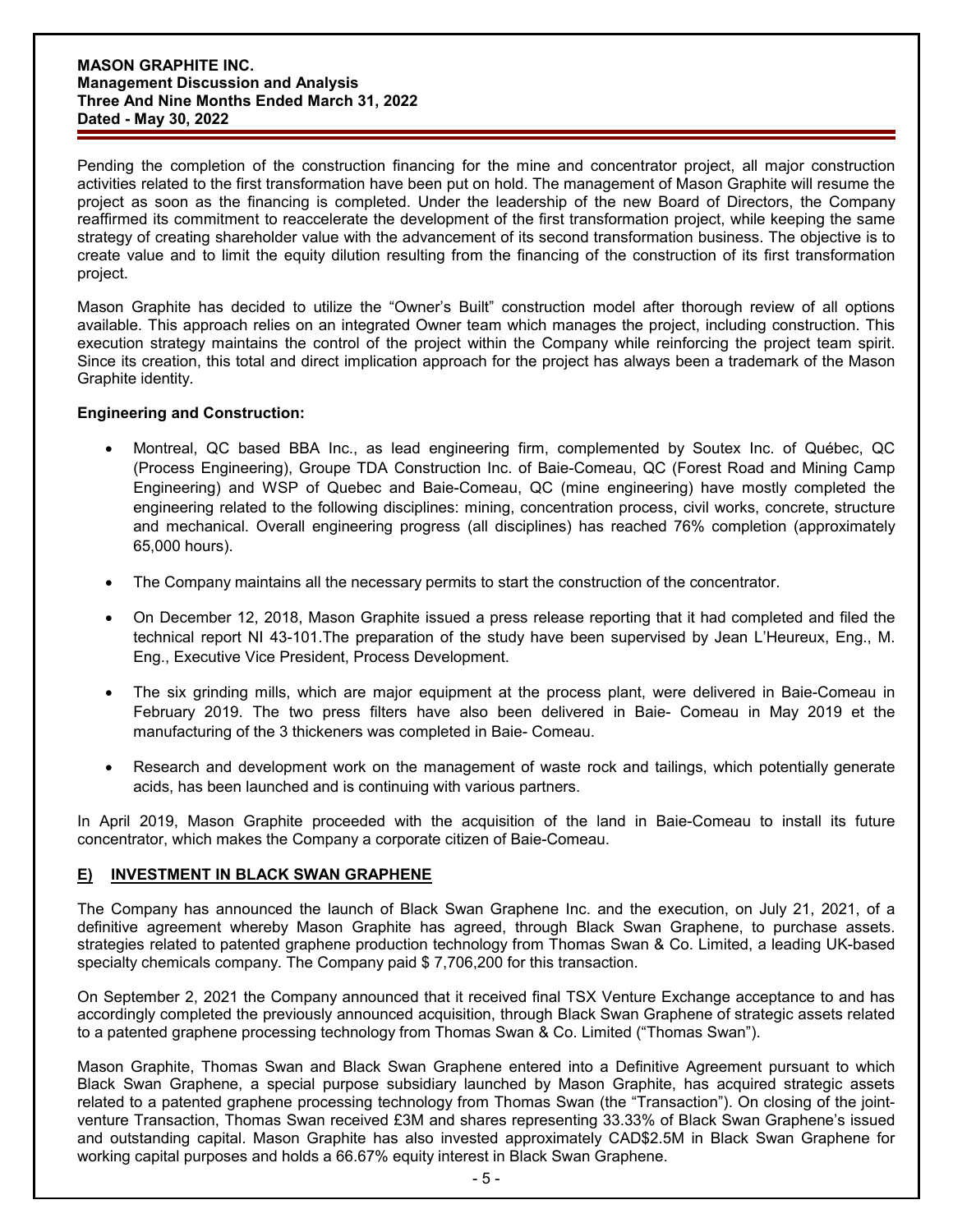In connection with the Transaction, Black Swan Graphene has acquired a license from Trinity College Dublin for the production of exfoliated defect-free, non-oxidised 2-D materials in large quantities (the "TCD License"), which license was previously held by Thomas Swan. In addition, Black Swan Graphene and Thomas Swan have entered into a License Agreement and a Sub-License Agreement, pursuant to which Black Swan Graphene has granted Thomas Swan a license to graphene processing technology for production of up to 1,000 tonnes per year and Black Swan Graphene has sub-licensed the TCD License to Thomas Swan, respectively.

Upon closing of the transaction, Mason Graphite and Thomas Swan will own 66.67% and 33.33%, respectively, of Black Swan Graphene. Pursuant to an agreement entered into simultaneously with the transaction, Mr Fahad Al Tamimi, acquired directly from Thomas Swan an 8% stake in Black Swan Graphene. Thus, as of the date of publication of this present management's discussion and analysis, October 27, 2021. Black Swan Graphene was owned as follows: 66.67% by Mason Graphite, 25.33% by Thomas Swan and 8% by Mr Fahad Al Tamimi.

On November 8, 2021, Black Swan Graphene completed a private placement of 2,205,944 common shares at a price of \$1.36 per share for gross aggregate proceeds of \$3,000,085. Following completion of the private placement, Mason Graphite's shareholding in Black Swan Graphene is now 56%.

In addition to the assets related to the graphene processing technology and associated know-how sold to Black Swan Graphene, Thomas Swan will also contribute its exclusive production and commercialization expertise while providing access to subject matter expertise, such as access to personnel and technical support, and deliverables from its operation in Northern England pursuant to a Services Agreement entered into between Black Swan Graphene and Thomas Swan. Black Swan Graphene aims to establish a large- scale commercial production facility in Québec, Canada, in order to leverage the province's competitive and green hydroelectricity, as well as the proximity of Mason Graphite's planned production sites. These factors are key and will accelerate the production and commercialization of the graphene developed by Thomas Swan by integrating the supply chain and lowering production costs.

# **F) SOCIAL ACCEPTABILITY AND FIRST NATIONS RELATIONS**

The Lac Gueret project enjoys strong social acceptability and support from the local communities.

The Company and the Innu Council of Pessamit signed the Mushalakan Agreement in June 2017, an Impact Benefit Agreement ("IBA") for the construction and operation of the Lac Guéret project (Lac Guéret mine and Baie-Comeau concentrator). Under this agreement, both parties commit to develop a specific training and employment strategy for the Pessamiuilnut (members of the Innus of Pessamit community). Additionally, this agreement will allow the Innus of Pessamit to participate in the Project concretely, through contracting opportunities and will ensure fair and equitable financial and socio-economic benefits.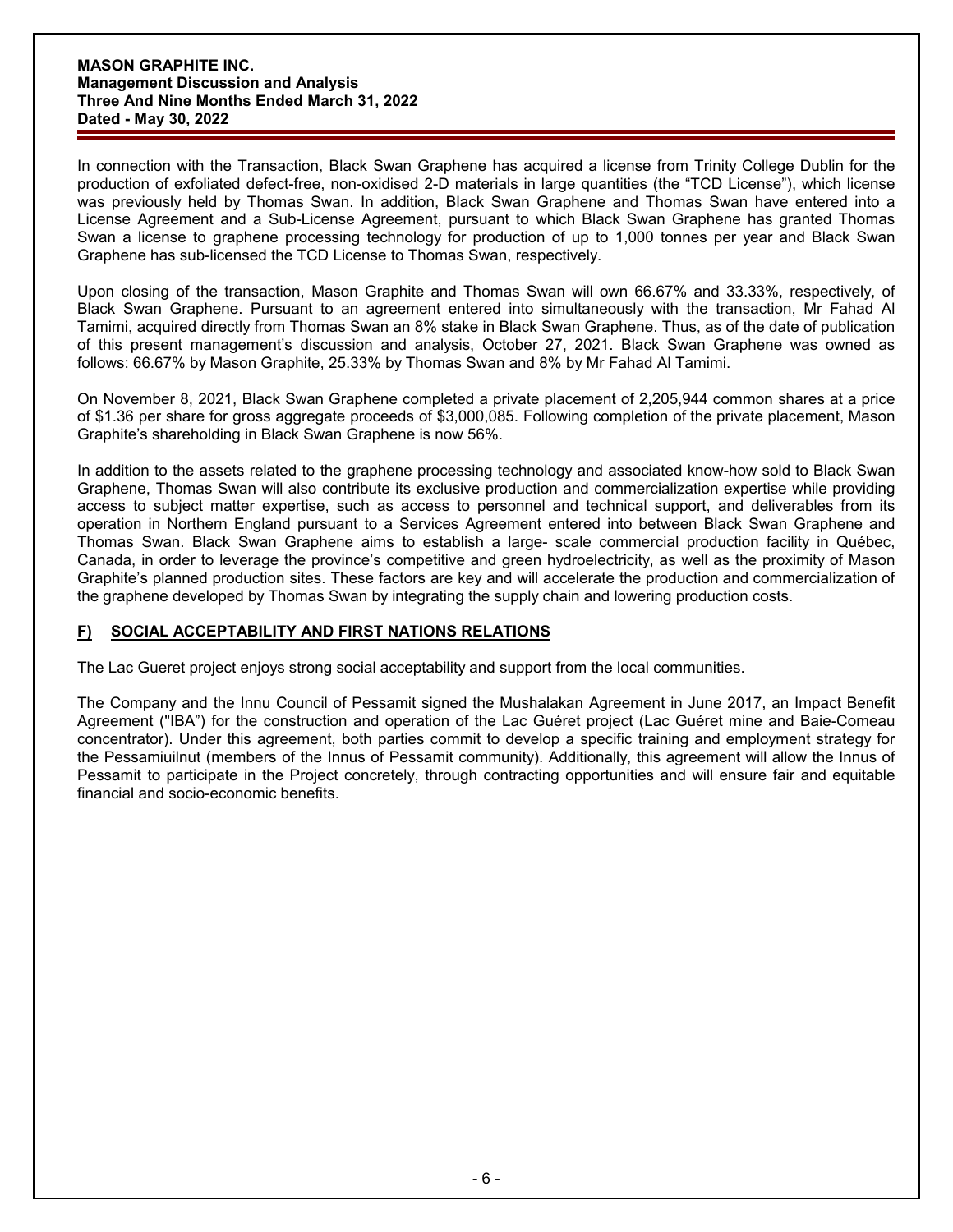## **2. OPERATIONAL RESULTS**

## **For the three month period ended March 31, 2022, compared with three month period ended March 31, 2021**

The Company's loss totaled \$1,548,566 for the three month period ended March 31, 2022. This compares with a loss of \$2,224,634 for the three-month period ended March 31, 2021 for a variance of \$676,068, due to the following significant variations:

|                                      | For the three month<br>period ended March 31, |                |                |                                                                                                                                                                                                                                                                                         |
|--------------------------------------|-----------------------------------------------|----------------|----------------|-----------------------------------------------------------------------------------------------------------------------------------------------------------------------------------------------------------------------------------------------------------------------------------------|
|                                      | 2022                                          | 2021           | Variance       | <b>Comments</b>                                                                                                                                                                                                                                                                         |
| Salaries and consulting<br>fees      | 499,436<br>I\$                                | 263,248<br>1\$ | 236,188<br>\$. | During the quarter ending December 31, 2021,<br>Company's subsidiary (Black<br>the<br>Swan<br>Graphene) incurred expenses of more than<br>\$300K for management, Board's fees and new<br>R&D hires.                                                                                     |
| Share-based<br>compensation          | 124,812                                       | 917,943        | (793, 131)     | On January 12, 2021, 6,925,000 options were<br>granted, a number of these options had vesting<br>over a period of time, as a result the full<br>amount of the stock based compensation is<br>still being recognized. Additionally 400,000<br>options were granted on September 2, 2021. |
| Added-value<br>processing            | 46,861                                        | 390,979        | (344, 118)     | The Company spent less for the quarter of<br>2022 versus 2021. The value-added graphite<br>products project is no longer the priority.                                                                                                                                                  |
| Amortization of<br>intangible assets | 236,544                                       |                | 236,544        | During the current fiscal year, the company<br>acquired patents through its subsidiary Black<br>Swan.                                                                                                                                                                                   |
| Other expenses and<br>revenues       | 640,913                                       | 652,464        | (11, 551)      | Non-significant variances in other expenses<br>and revenues items.                                                                                                                                                                                                                      |
| Total                                | 1,548,566                                     | 2,224,634      | (676,068)      |                                                                                                                                                                                                                                                                                         |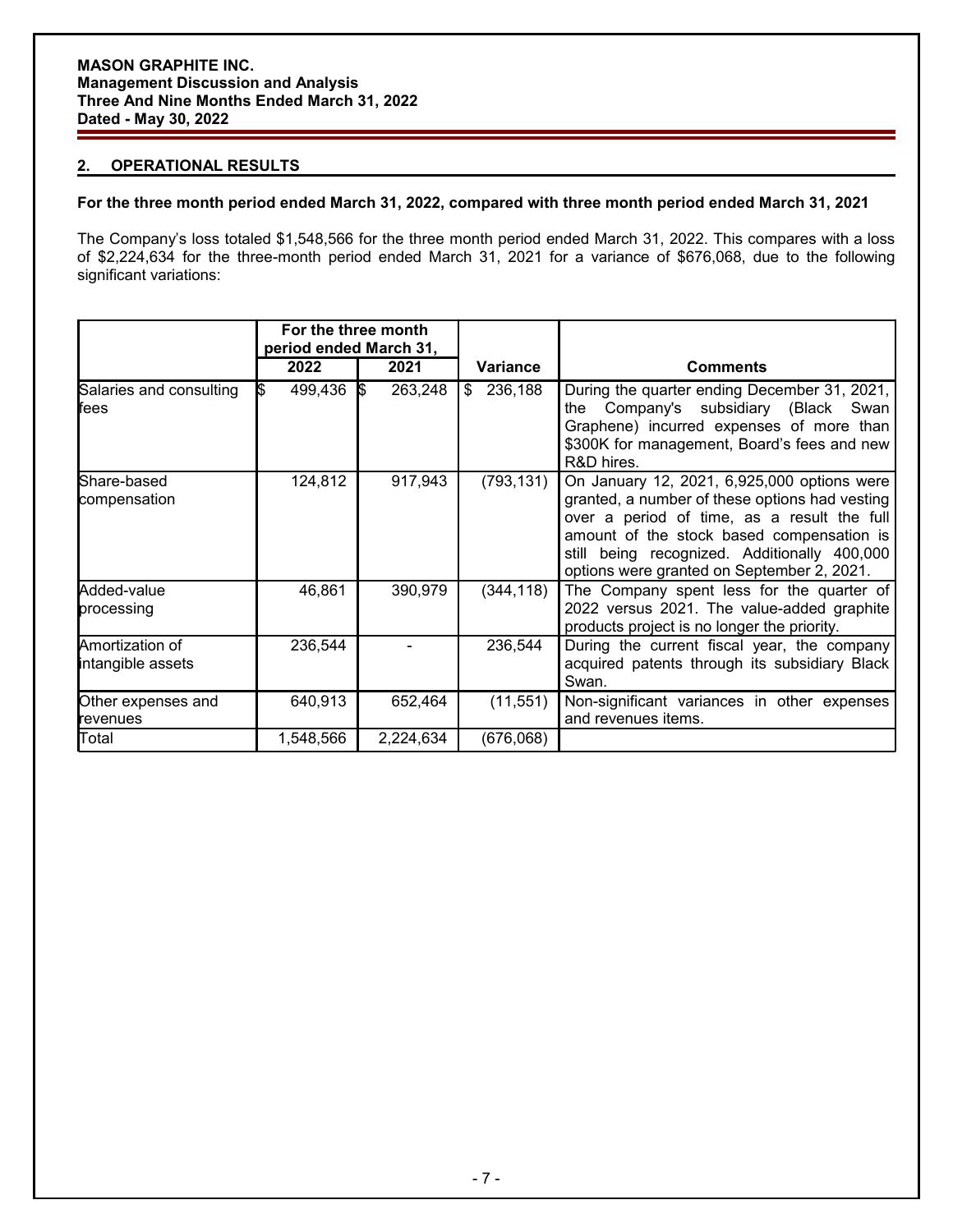## **For the nine month period ended March 31, 2022, compared with nine month period ended March 31, 2021**

The Company's loss totaled \$4,216,097 for the nine month period ended March 31, 2022. This compares with a loss of \$5,711,157 for the nine month period ended March 31, 2021 for a variance of \$1,495,060, due to the following significant variations:

|                                                | For the nine month<br>period ended March 31, |                |                 |                                                                                                                                                                                                                                                                                                            |  |
|------------------------------------------------|----------------------------------------------|----------------|-----------------|------------------------------------------------------------------------------------------------------------------------------------------------------------------------------------------------------------------------------------------------------------------------------------------------------------|--|
|                                                | 2022                                         | 2021           | <b>Variance</b> | <b>Comments</b>                                                                                                                                                                                                                                                                                            |  |
| Salaries and consulting<br>fees                | 1,242,445<br>ß.                              | 612,777<br>I\$ | 629,668<br>\$   | During the quarter ending March 31, 2022, the<br>Company's subsidiary (Black Swan Graphene)<br>incurred expenses for management, Board's<br>fees and new R&D hires.                                                                                                                                        |  |
| Professional fees                              | 462,964                                      | 1,959,497      | (1, 496, 533)   | During the period ended March 31, 2021, the<br>Company was engaged in a proxy fight which<br>resulted in legal fees and several special<br>advisors.                                                                                                                                                       |  |
| Share-based<br>compensation                    | 708,375                                      | 917,943        | (209, 568)      | On January 12, 2021, 6,925,000 options were<br>granted, a number of these options had vesting<br>over a period of time, as a result the full<br>amount of the stock based compensation is<br>still being recognized. Additionally 400,000<br>options were granted on September 2, 2021.                    |  |
| Services - Thomas<br>Swan                      | 106,871                                      |                | 106,871         | The Company signed a service agreement with<br>Thomas Swan for R&D work during the nine<br>months ended March 31, 2022.                                                                                                                                                                                    |  |
| Added-value<br>processing                      | 414,295                                      | 1,220,915      | (806, 620)      | The Company spent less for the nine month<br>period ended March 31, 2022 compared to the<br>prior comparative period, as the value-added<br>graphite products project is no longer the<br>priority.                                                                                                        |  |
| Government<br>lassistance                      | (215, 241)                                   | (424, 169)     | 208,928         | During the period ended March 31, 2021, the<br>Company applied for mining tax credits for the<br>year 2019 and its R&D credit for 2020. During<br>period ended March 31, 2022, the Company<br>recognized a grant of \$50K for its PVA project<br>and received its mining tax credit for 2020<br>$($80K)$ . |  |
| Care and maintenance<br>for Lac Gueret project | 301,190                                      | 851,718        | (550, 528)      | During the nine months ending March 31,<br>2022, care and maintenance activities for Lac<br>Gueret are kept at the minimum compared to<br>the compartive period.                                                                                                                                           |  |
| Amortization of<br>intangible assets           | 551,796                                      |                | 551,796         | During the current fiscal year, the company<br>acquired patents through its subsidiary Black<br>Swan.                                                                                                                                                                                                      |  |
| Other expenses and<br>revenues                 | 643,402                                      | 572,476        | 70,926          | Non-significant variances in other expenses<br>and revenues items.                                                                                                                                                                                                                                         |  |
| Total                                          | 4,216,097                                    | 5,711,157      | (1,495,060)     |                                                                                                                                                                                                                                                                                                            |  |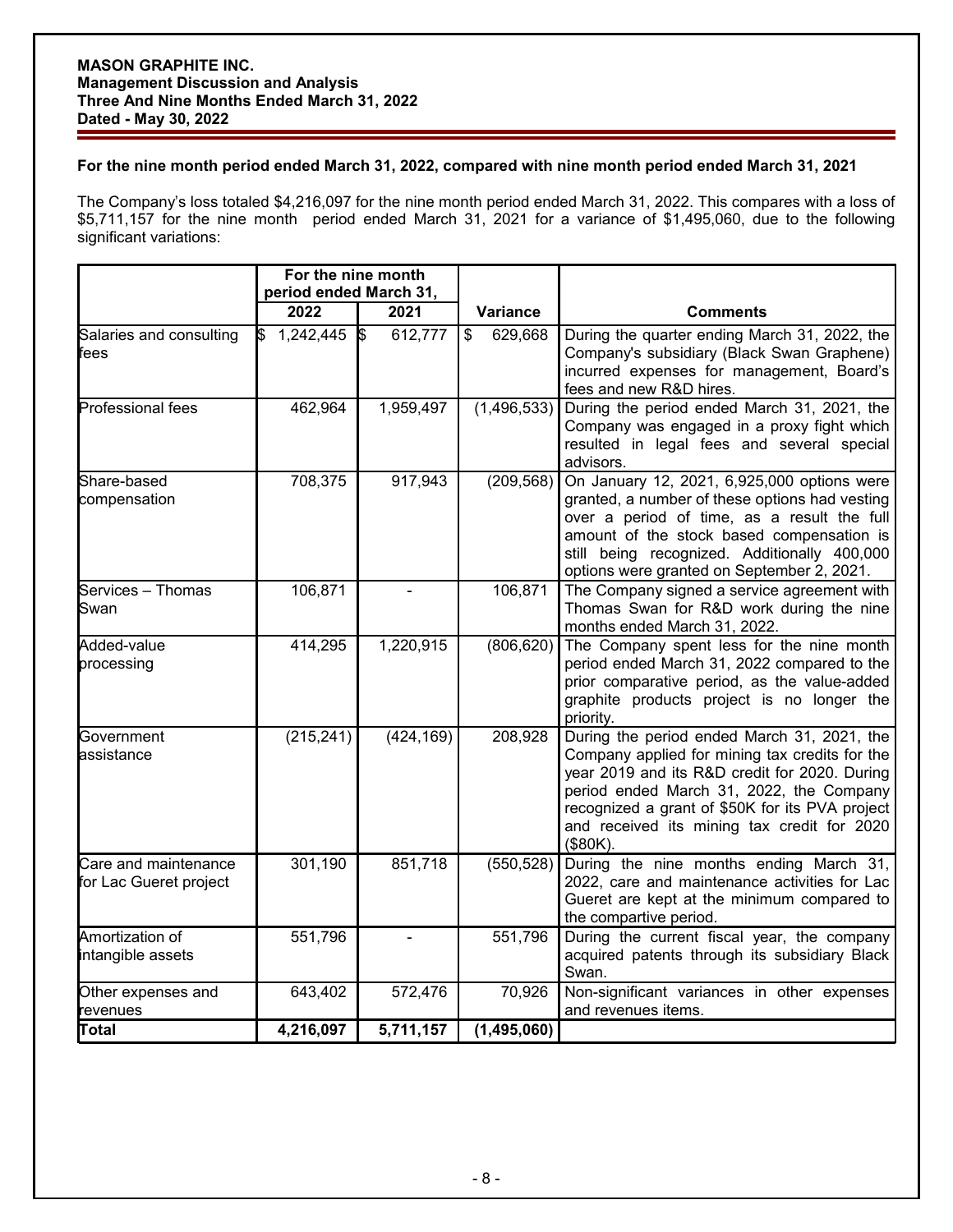# **3. SUMMARY OF QUATERLY RESULTS**

|                                          | Mar 31, 22     | Dec 31, 21     | Sep 30, 21 | Jun 30, 21 |
|------------------------------------------|----------------|----------------|------------|------------|
|                                          | Q3             | Q <sub>2</sub> | Q1         | Q4         |
|                                          | (note 1)       | (note 1)       |            |            |
| Loss for the period                      | 1,548,566      | 1,682,710      | 984,821    | 834,253    |
| Loss per share (basic and fully diluted) | 0.01           | 0.01           | 0.01       | 0.01       |
|                                          |                |                |            |            |
|                                          | Mar 31, 21     | Dec 31, 20     | Sep 30, 20 | Jun 30, 20 |
|                                          | Q <sub>3</sub> | Q <sub>2</sub> | Q1         | Q4         |
|                                          | (note 2)       |                |            | (note 3)   |
| Loss for the period                      | 2,224,634      | 2,434,278      | 1,052,245  | 4,306,422  |
| Loss per share (basic and fully diluted) | 0.02           | 0.01           | 0.03       | 0.29       |

**Note 1:** The higher loss is explained by significant expenses of the new subsidiary acquired in the first quarter of 2022.

- **Note 2:** The higher loss is explained by the fees incurred for the proxy fight and the issuance of options which generated exceptionally high expenses.
- **Note 3:** The postponement of the first transformation project resulted in Mason Graphite conducting a non-financial asset impairment charge. The lost in the three-month period of 2020 was due to this impairment charge of 3,098,083. For the three-month period ending March 31, 2020, the impairment charge was undervalued of \$1,315,968 as property, plant and equipment and tangible assets were undervalued by the same amount as of March 31, 2020. In the year ended June 30, 2020, the impairment charge is properly assessed.

The quarterly financials statement have been prepared in accordance with IFRS as issued by the IASB. The Company has consistently applied the accounting policies used in the preparation of its interim IFRS financial statements with the exception of the new standards adopted and the change in accounting policy as described in the financial statements. The Company's functional and presentation currency is the Canadian dollar.

# **4. CASH FLOW**

|                                                              |             | For the Nine Month period<br>ended March 31, |  |  |
|--------------------------------------------------------------|-------------|----------------------------------------------|--|--|
|                                                              | 2022        | 2021                                         |  |  |
|                                                              |             |                                              |  |  |
| Sources and uses of cash                                     |             |                                              |  |  |
| Cash used for operations prior to changes in working capital | (2,937,432) | (4,770,678)                                  |  |  |
| Changes in non-cash working capital                          | (818, 907)  | 478,885                                      |  |  |
| Cash used in operating activities                            | (3,756,339) | (4,291,793)                                  |  |  |
| Cash from financing activities                               | 2,980,085   | 29,738                                       |  |  |
| Cash used in investing activities                            | (5,837,869) | (1, 193, 701)                                |  |  |
| Change in cash                                               | (6,614,123) | (5, 455, 756)                                |  |  |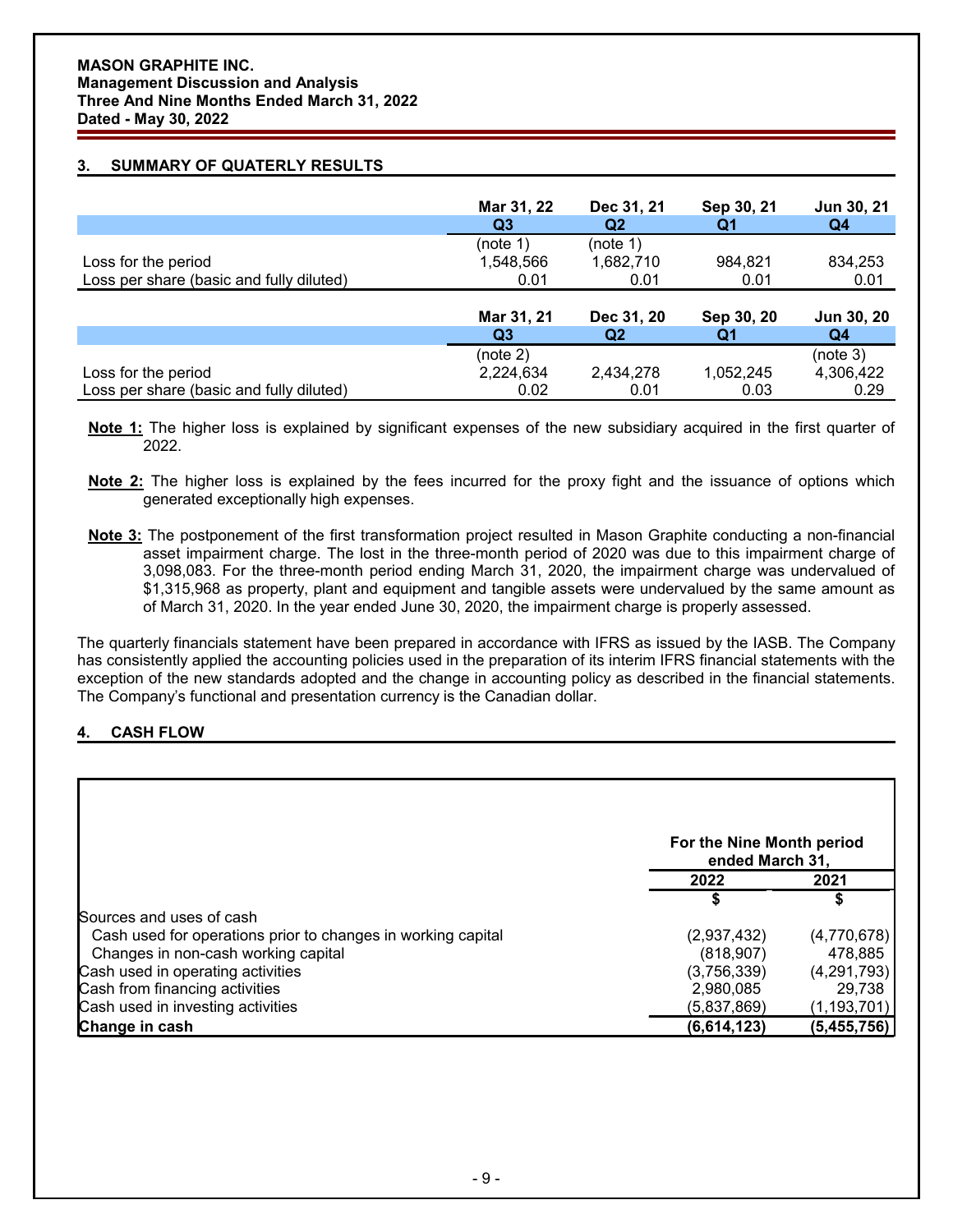## **Operating Activities**

For the nine month period ended March 31, 2022, cash outflows from operating activities increased by \$1,833,246 before changes in non-cash items compared to the same period last year (from \$4,770,678 in 2021 to \$2,937,432 in 2022). No significant variance was noted, other than those mentioned in section 3: Operating results: Comparison of three-month period 2022 and 2021.

For the nine month period ended March 31, 2022 and 2021, cash used in non-cash working capital decreased by \$818,907 in 2021 and increased by \$478,885 in 2021. This variation is mainly explained by a significant variation in the balance of accounts payables between March 31, 2022, and June 30, 2021.

## **Financing Activities**

During the nine month period ending March 31, 2022, the Company subsidiary completed a private placement of 2,205,944 common shares at a price of \$1.36 per share for total gross proceeds of \$3,000,085 with issuance costs of \$20,000.

## **Investing Activities**

For the nine month period ended March 31, 2022, cash used in investing activities was \$6,014,219 partly for the purchase of a patent portfolio from Thomas Swan through the subsidiary Black Swan and the final payment for equipment for the Lac Guéret project, compared to outflows of \$1,193,701 for the corresponding period last year.

# **5. FINANCIAL POSITION**

|                             |            | For the Nine Month period<br>ended March 31, |  |  |
|-----------------------------|------------|----------------------------------------------|--|--|
|                             | 2022       | 2021                                         |  |  |
|                             | S          | S                                            |  |  |
| Cash (note 1)               | 13,511,713 | 20,125,836                                   |  |  |
| <b>Other current assets</b> | 341,475    | 234,026                                      |  |  |
| <b>Total current assets</b> | 13,853,188 | 20,359,862                                   |  |  |
| Non-current assets (note 2) | 14,607,770 | 6,150,579                                    |  |  |
| Total assets                | 28,460,958 | 26,510,441                                   |  |  |
| <b>Total liabilities</b>    | 243,613    | 1,618,559                                    |  |  |
| <b>Equity</b>               | 28,217,345 | 24,891,882                                   |  |  |

Note 1: The decrease is due to the outflow of funds attributable to the purchase of intangible assets from Thomas Swan.

Note 2: The increase is due to the purchase of intangible assets from Thomas Swan.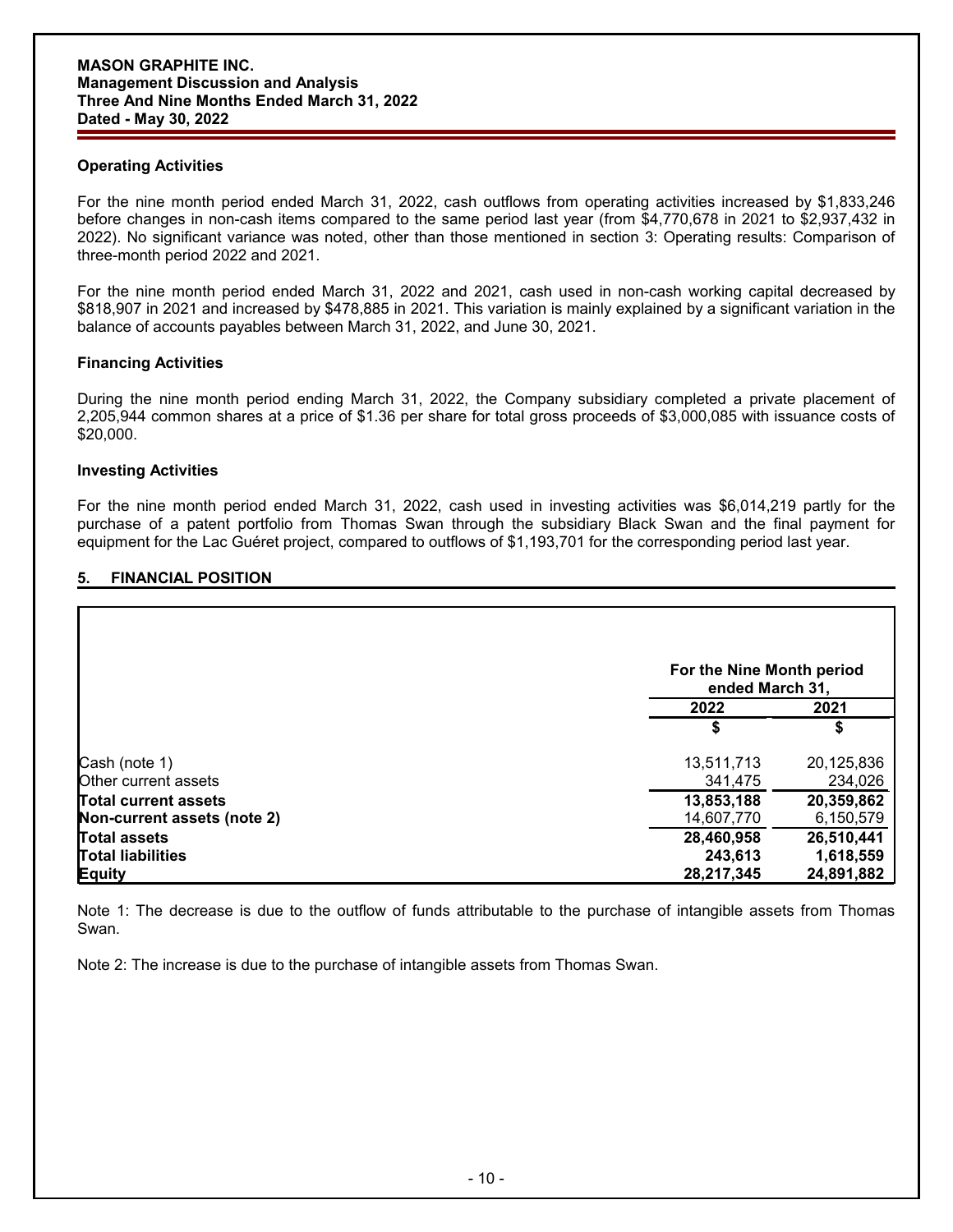# **6. LIQUIDITY AND CAPITAL RESOURCES**

To benefit from the structural change rapidly unfolding in the graphite industry, a goal of the newly elected Board is to re-accelerate the development of the Company's Lac Gueret Graphite project, which was put on hold in April 2020. The Company is of the view that customers are currently looking to secure unprecedented volumes of graphite supply, preferably sourced in North America, to support the electrification of the transportation industry. As such, graphite prices will soon need to reach significantly higher levels to allow for new sources of supply, or upstream integration will be necessary to establish an adequate supply chain.

The Company has no operating income, is mainly dependent on external funding for its development projects. It has had recourse to the cash issuance of equity, borrowing, funds received from the Government of Quebec in the form of a resource-related tax credit and a mining tax credit for eligible exploration expenses and funds obtained from stock warrants and options exercised.

As of March 31, 2022, the Company had a working capital of \$13,609,575, an accumulated deficit of \$98,545,916 and a net loss of \$4,216,097 for the nine month period then ended. Working capital included a cash balance of \$13,511,713.

Management believes that the Company has sufficient funds to meets its obligations, operating expenses and some development expenditures for its value-added product project for the ensuing twelve months. The Company's ability to pursue its development activities for its value-added product project and the Lac Gueret project depends on management's ability to obtain additional financing, which it can do in various ways, including through strategic partnerships, joint venture agreements, debt project financing, royalty financing or other options offered by the financial markets. Management continues to assess all of these possibilities. Although management has been successful in securing funding in the past, there can be no assurance that it will achieve such funding in the future, or that such funding sources or measures will be available to the Company or that they will be available on good terms and conditions acceptable to the Company.

### **7. FINANCIAL INSTRUMENTS AND RISK MANAGEMENT**

For a detailed description of the financial instruments and risk management associated with the Company and its activities, please refer to the Note 17 "Financial Instruments and Risk Management" in the audited financial statements for the years ended June 30, 2021 and 2020. The Company is not aware of any significant changes to financial instruments nor any management risk presented on those dates.

### **8. CRITICAL ACCOUNTING JUDGMENTS AND ESTIMATES**

For a detailed description of the critical accounting judgments and estimates associated with the Company and its activities, please refer to the Note 3 *"Critical accounting judgments and estimates"* in the audited financial statements. Judgments and estimates are in line with last year.

### **9. NEW SIGNIFICANT ACCOUNTING POLICIES**

For a detailed description of the significant accounting policies, please refer to the Note 2 *"Summary of significant accounting policies"* in the audited financial statements for the years ended June 30, 2021 and 2020.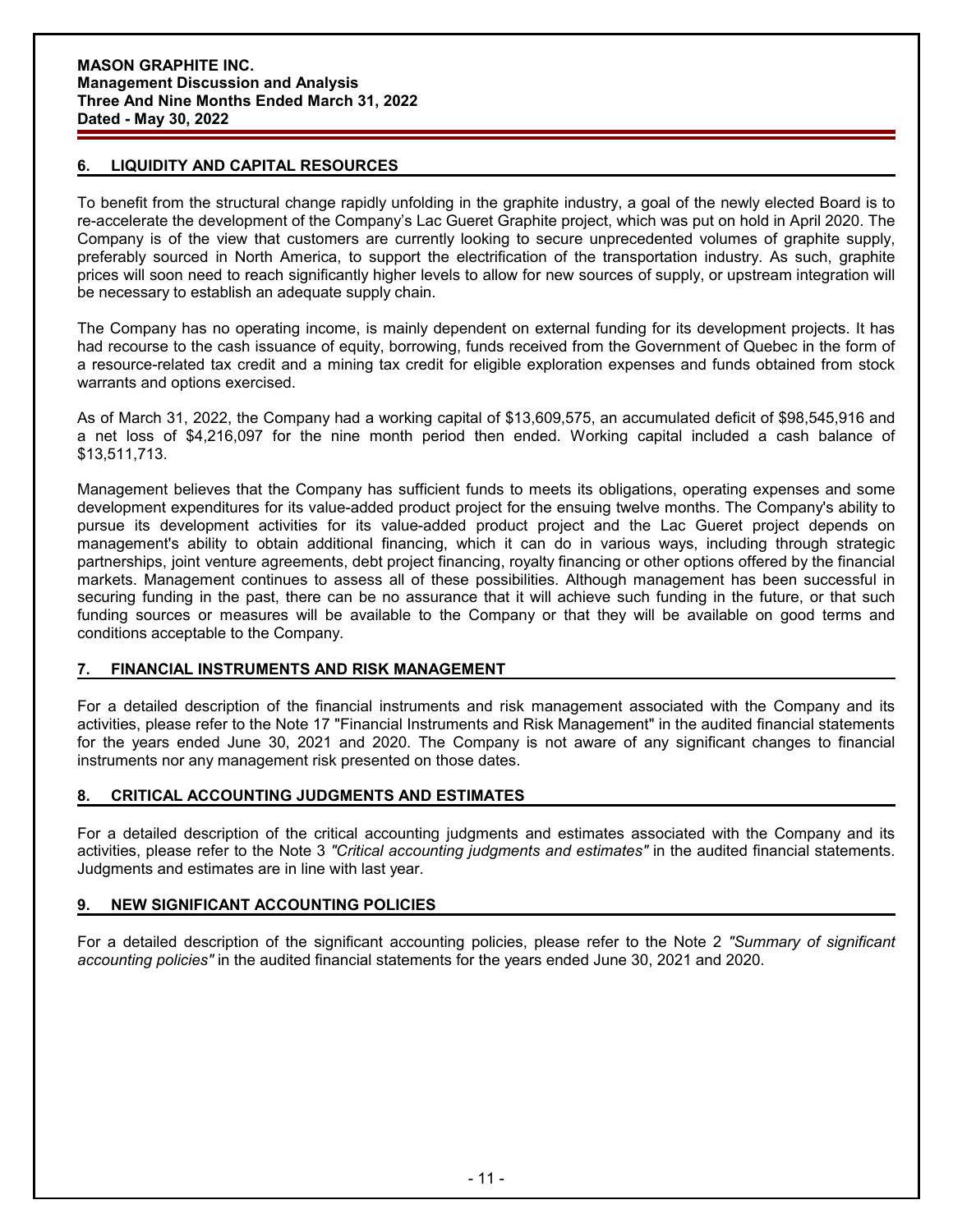## **10. OUTSTANDING SHARE DATA**

As of May 30, 2022, the Company has:

- a) 136,292,585 common shares issued and outstanding;
- b)  $\,$  7,292,000 options outstanding with expiry dates ranging between November 24th, 2022 and September 2th, 2026 with exercise price from \$0.46 to \$2.54 (weighted average price: \$0.49). If all the options were exercised, 7,292,000 shares would be issued for proceeds of \$3,582,820.

## **11. RISKS AND UNCERTAINTIES**

The operations of the Company are speculative due to the high-risk nature of its business, which is the acquisition, financing, exploration, evaluation, development and operation of mining properties. These risk factors could materially affect the Company's future operating results and could cause actual events to differ materially from those described in forward–looking information relating to the Company.

For a detailed description of the risk factors associated with the Company and its activities, please refer to the *"Risks and Uncertainties"* in the MD&A for the year ended June 30, 2021 and 2020. The Company is not aware of significant adverse change to the risk and uncertainties presented by that date.

## **12. MANAGEMENT'S RESPONSIBILITY FOR CONDENSED CONSOLIDATED FINANCIAL STATEMENTS**

The information provided in this MD&A, including the Condensed Consolidated Financial statements, is the responsibility of management. In the preparation of these statements, estimates are sometimes necessary to make a determination of future values for certain assets or liabilities. Management believes such estimates have been based on careful judgments and have been properly reflected in the accompanying condensed consolidated financial statements.

In contrast to the certificate required under *National Instrument 52-109 Certification of Disclosure in Issuers' Annual and Interim Filings* ("NI 52-109"), the Venture Issuer Basic Certificate does not include representations relating to the establishment and maintenance of disclosure controls and procedures ("DC&P") and internal control over financial reporting ("ICFR"), as defined in NI 52-109. In particular, the certifying officers filing this certificate are not making any representations relating to the establishment and maintenance of:

- Controls and other procedures designed to provide reasonable assurance that information required to be disclosed by the Company in its annual filings, interim filings or other reports filed or submitted under securities legislation is recorded, processed, summarized and reported within the time periods specified in securities legislation; and;
- A process to provide reasonable assurance regarding the reliability of financial reporting and the preparation of financial statements for external purposes in accordance with the Company's GAAP.

The Company's certifying officers are responsible for ensuring that processes are in place to provide them with sufficient knowledge to support the representations they are making in this certificate. Investors should be aware that the design and implementation of such processes by those responsible for a venture issuer are subject to cost limitation.

DC&P and ICFR as defined in NI 52-109 may result in additional risks to the quality, reliability, transparency and timeliness of interim and annual filings and other reports provided under securities legislation.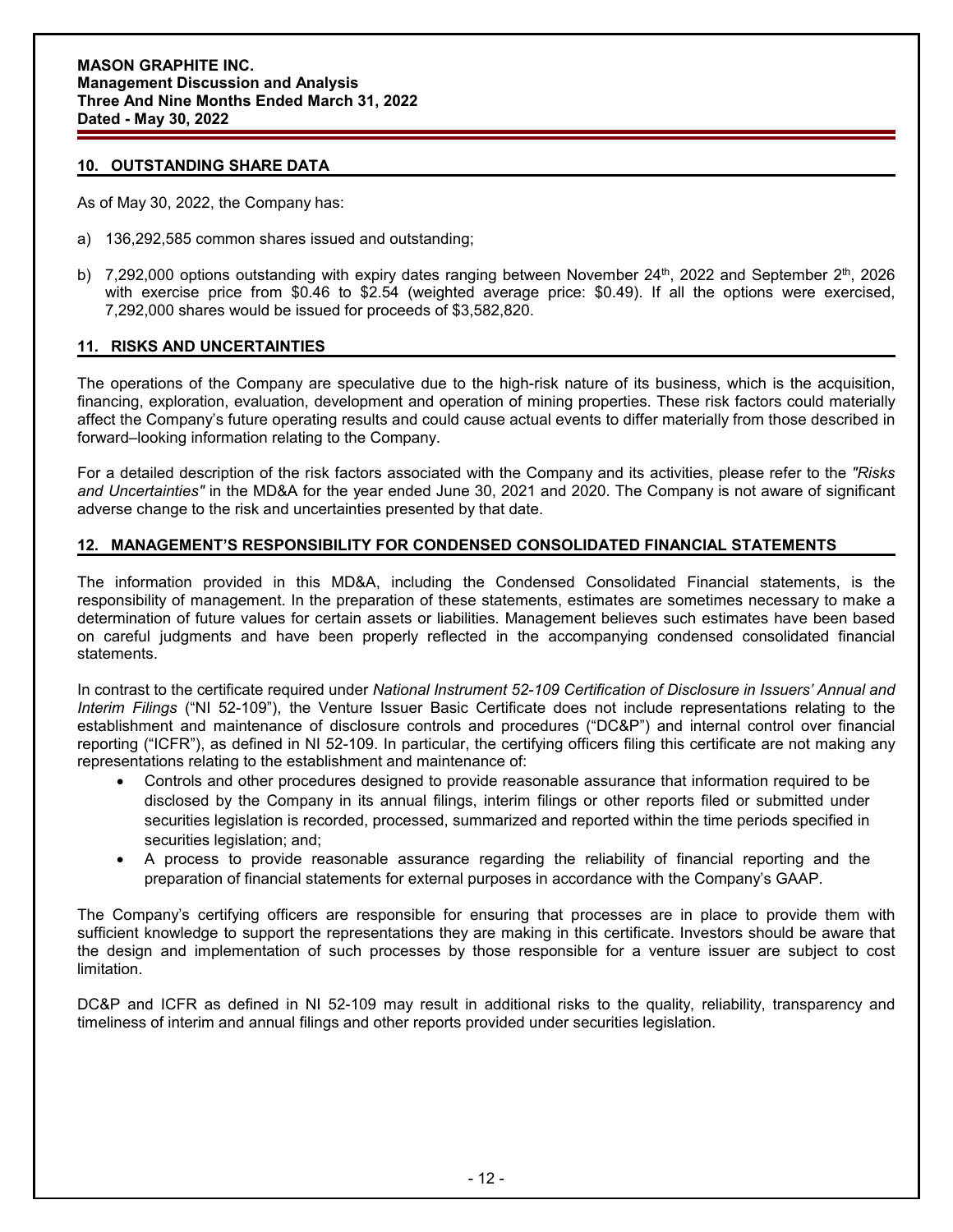## **13. SUBSEQUENT EVENTS**

On May 16, 2022, Nouveau Monde Graphite Inc. and Mason Graphite announced that they have entered into an investment agreement (the "Investment Agreement") with a view towards the development and operation of Mason Graphite's Lac Guéret property (the "Property").

Highlights included:

- On closing, NMG and Mason Graphite to enter into an option and joint venture agreement (the "Option and JV Agreement") pursuant to which the parties will collaborate to advance the Property, based in Québec, Canada, with a view to form a joint venture (the "Joint Venture");
- NMG to make a concurrent equity investment in Mason Graphite of an aggregate amount of up to C\$5.0 million payable in two instalments (the "Equity Investment", and together with the formation of the Joint Venture, the "Transaction");
- Conditions for the formation of the Joint Venture include: (i) a minimum of C\$10.0 million of expenditures from NMG on the Property, and (ii) the completion of an updated feasibility study on the Property based on an estimated production scale of a minimum of 250,000 tonnes per annum of graphite concentrate, to be ascertained based on customer demand as well as technical and environmental possibilities. The latest feasibility study published by Mason Graphite is based on 51,900 tonnes per annum;
- Assuming the exercise of the option and formation of the Joint Venture, NMG's and Mason Graphite's interest in the Joint Venture to be 51% and 49%, respectively, and NMG to be appointed as operator of the Joint Venture;
- Joint Venture to be funded by NMG and Mason Graphite on a pro rata basis; failure to fund work program commitments in the Joint Venture to result in a 1% dilution for each unfunded tranche of C\$5.0 million;
- The Joint Venture will have full access to NMG's Phase-1 natural graphite flake concentrator plant currently in operation in Saint-Michel-des-Saints, Québec (the "Demonstration Plant") in order to accelerate the qualification and commercialization of its graphite, which has been proven instrumental as per NMG's recent successful experience. To date, NMG has invested approximately C\$30.0 million in the Demonstration Plant;
- The Joint Venture will benefit from NMG's depth of personnel and commercialization capabilities; NMG currently employs nearly 100 full-time employees, most of whom are focused exclusively on graphite advanced materials, making it one of the largest natural graphite-focused organizations in North America and the ideal partner for the project;
- The Property is notably sizable, with a total Measured and Indicated Resource of 65.5 million tonnes grading 17.2% Cg, and carries one of the highest grades of graphite ore globally with a Proven and Probable Reserve totalling 4.7 Mt grading 27.8% Cg (See Mason Graphite's press release dated September 25, 2015). Mason Graphite received the governmental authorization for the Property, via the issuance of the Decree 608-2018 by the Québec Government;
- NMG and Black Swan Graphene Inc. ("Black Swan"), a subsidiary of Mason Graphite, entered into a non-binding letter of intent for the implementation of Black Swan's graphene processing technology in NMG's Demonstration Plant, which has a design throughput of 3.5 tonnes of ore per hour (tph), the equivalent nameplate production capacity of approximately 1,000 tonnes of graphite concentrate per annum, using NMG's ore grading an average of 4.5% graphitic carbon, in order to establish a fully integrated facility from graphite ore to graphene finished products; and
- The entering into of the Option and JV Agreement is subject to the approval of the TSX Venture Exchange (the "TSX-V") and the shareholders of Mason Graphite at a special meeting of shareholders of Mason Graphite to be called and expected to be held on or about the first week of July 2022.